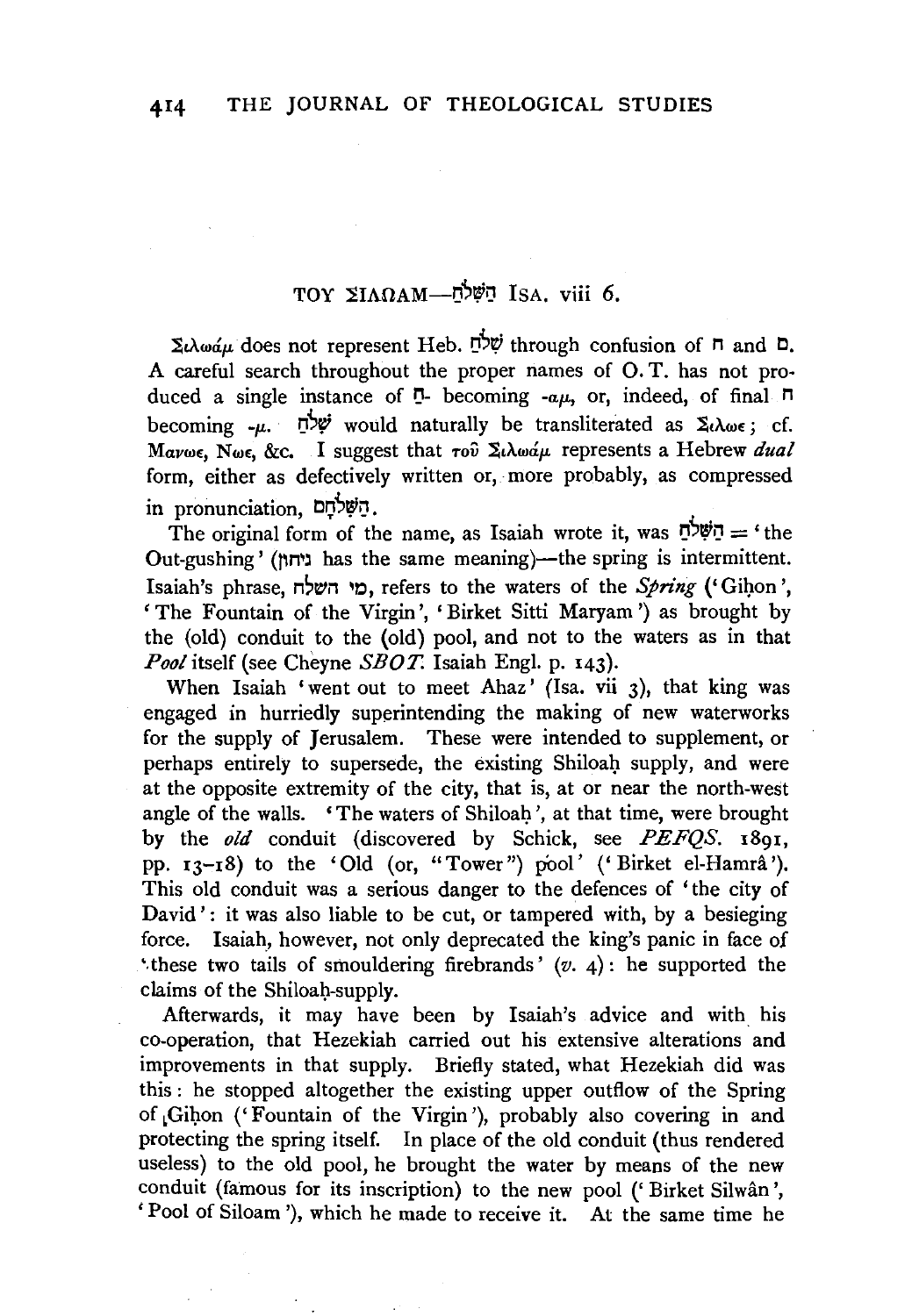built the dam for the old pool ('Birket el-Hamrâ'); which pool of course henceforward yielded in honour to the new pool with its wonderful means of supply, but at the same time served a new purpose as a reservoir for the surplus waters. (In plans of Jerusalem the 'Upper' and 'Lower' 'Pools of Gihon' have nothing whatever to do with the Biblical 'Gihon', 'Fountain of the Virgin '-see *BDB*. ניחון 2 b.)

See Isa. xxii o. 11; 2 Chron. xxxii 4, 30 (render 'to the west side of the city of David'); Ecclus. xlviii 17. In Isa. l. c. LXX's variations should be specially noticed. There is obvious confusion. in the Greek, but it is not difficult to see what the translator, or the Hebrew scribe whom he followed, understood to have happened ; e. g. 'they had diverted the water of the old pool into the city  $\ldots$  and ye made for yourselves a water between the two walls, further inwards than the old pool (*εσώτερον της κολυμβήθρας της άργαίας*)'.

In view of these engineering achievements, it would not be surprising if, side by side with the old name 'Shiloah' (מי השלח), a new dual form 'Shilohayim', shortened into 'Shiloham', came into use as applied to the *two pools.* The dual significance, however, would in process of time pass from the name, as the old pool (' Birket el-Hamra ') sank into disrepute, and the old conduit became, in all probability, wholly forgotten. The name, 'the Pool of Siloam ', thus remained as belonging to the new (upper) pool only. Such, I suggest, was the history of this word.

The Greek translator, accordingly, would"have used the dual form, as the form of the name familiar to him. But it is also possible that his Hebrew text already contained השלחם; for this would have arisen easily, especially during a period when it was the usual, and therefore the expected, form of the name, from MT השלח ההלכים, through confusion of  $\pi$  and  $\pi$  (as often).

With regard to the form  $\mathbb{Q}^{\uparrow}\mathbb{Q}$  as a *dual*. That dual forms in  $\mathbb{Q}_{\uparrow}$ . and  $I_{-}$  (cf. the Arabic 'Silwân') existed side by side with forms in  $\sum_{i=1}$ , i. for the same place-names, may be seen from the following  $list:$ 

|               | רתן Gen. xxxvii ד $\lambda \omega \theta$ a $\epsilon \mu$ A |
|---------------|--------------------------------------------------------------|
| דתינה         | ,,                                                           |
|               | חרנים Isa. אורנן Mesh. Inscr. l. $31$                        |
|               | D Ezek. xlvii 16 Σεβραμ Β                                    |
|               | עינים Gen. xxxviii 14 Awav A                                 |
| טינם          | Josh. xv 34 (Maiavei B) Hvaeiµ A                             |
| עינו          | Num. i 15 Awav B                                             |
| עינן  <br>חצר | ,, xxxiv 9 Αρσεναειμ Β                                       |
|               | ענם I Chron. vi 58 (MT עֲגָם, but) Aivav B                   |